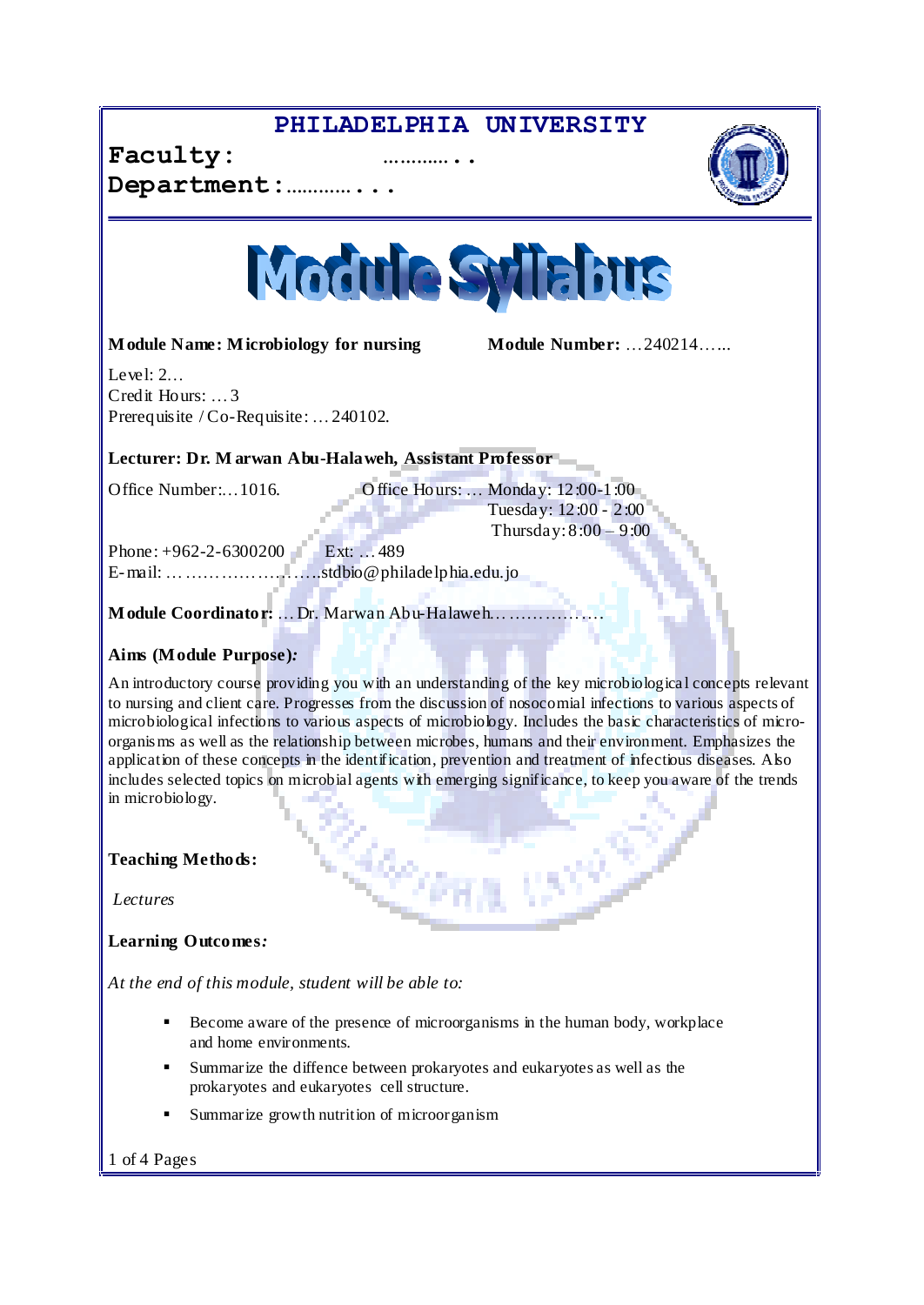## **PHILADELPHIA UNIVERSITY**





- Apply basic microbiological principles to effective infection control.
- Introduction to Virology, Parasitology, and Mycology.
- Summarize the basic concepts of nosocomial infections and the ir prevention.
- Summarize the need for the practice of proper specimen collection and handling.
- Describe the basic characteristics of the major microbial classes (e.g., bacteria, viruses, protozoa and pathogenic fungi).
- Define epidemiology and its significance in the control of communicable diseases.
- Discuss the concept of communicability of microorganisms on the basis of the transmission modes.

#### **Contribution to Program Learning Outcomes:**

*(Knowledge and Understanding, Intellectual Skills, Practical Skills, Transferable Skills, ...etc).* 

## **Module Outline:**

| Week | <b>Date</b>                                  | <b>Subject</b>                               |  |
|------|----------------------------------------------|----------------------------------------------|--|
| (1)  |                                              | Introduction to microbiology                 |  |
| (2)  |                                              | Morphology and structure of Microorganism    |  |
| (3)  |                                              | Growth and nutrition of Microorganism,       |  |
|      |                                              | Antimicrobial chemotherapy                   |  |
| (4)  | Antimicrobial chemotherapy, Disinfection and |                                              |  |
|      |                                              | sterilization                                |  |
| (5)  |                                              | Host Parasite relationship, normal flora     |  |
| (6)  |                                              | Immunity and vaccination                     |  |
| (7)  |                                              | Microbial and viral diseases of skin and eye |  |
| (8)  |                                              | Upper Respiratory tract infection            |  |
| (9)  |                                              | Lower Respiratory tract infection            |  |
| (10) |                                              | Gastro intestinal tract infection            |  |
| (11) |                                              | Gastro intestinal tract infection            |  |
| (12) |                                              | Urinary and genital tract infection          |  |
| (13) |                                              | Urinary and genital tract infection          |  |
| (14) |                                              | Hospital Acquired infection                  |  |
| (15) |                                              | Hospital Acquired infection                  |  |
| (16) |                                              | Hospital Acquired infection                  |  |

#### **Modes of Assessment:**

2 of 4 Pages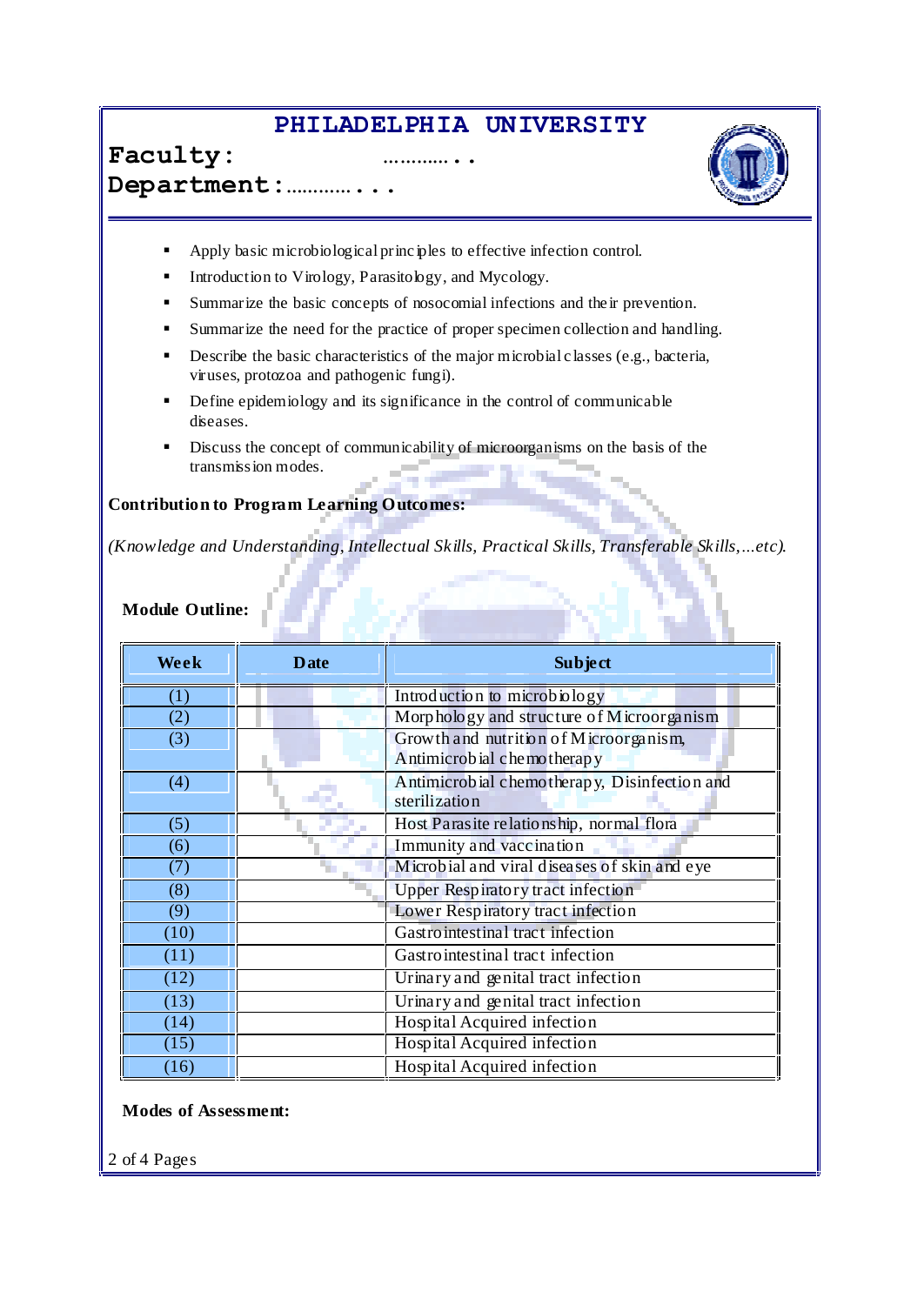# **PHILADELPHIA UNIVERSITY**





Department:...............

| <b>Modes of Assessment:</b>                                           |  | Date |
|-----------------------------------------------------------------------|--|------|
| First Exam                                                            |  |      |
| Second Exam                                                           |  |      |
| Assignment / Seminar / Project / Quizes / tutorial                    |  |      |
| Final Exam (Comprehensive; written, verbal, hand-ins,   Etc.)<br>1,50 |  |      |

*\* Make-up exams will be offered for valid reasons only with consent of the Dean. Make-up exams may be different from regular exams in content and format.*

### **Attendance Policy:**

*Lecture attendance is mandatory. Student is allowed maximally 15% absentia of the total module hours.*

*More than this percentage, student with an excuse will be drawn from the module. Otherwise, student will be deprived from the module with zero mark assigned.*

### **Expected Workload**

*On average you should expect to spend at least (3) hours per week on this module.*

**Text Book(s) and Supporting Materials:**

### **Text book(s):**

Title: Microbiology for N urses 2nd edition. Author(s)/Editor(s): RL. Ichhpujani and RajeshBhatia Publisher: JAYPEE Brothers, New Delhi ISBN**: 81-8061-146-9**

*In addition to the above, the students will be provided with handouts by the lecturer.*

### **References:**

*Students will be expected to give the same attention to these references as given to the Module textbook(s)*

Talaro, K.P. 2005. *Foundations in Microbiology*. 5 th ed. McGraw Hill

1. ------------------------------------------------- 2. -------------------------------------------------

3 of 4 Pages